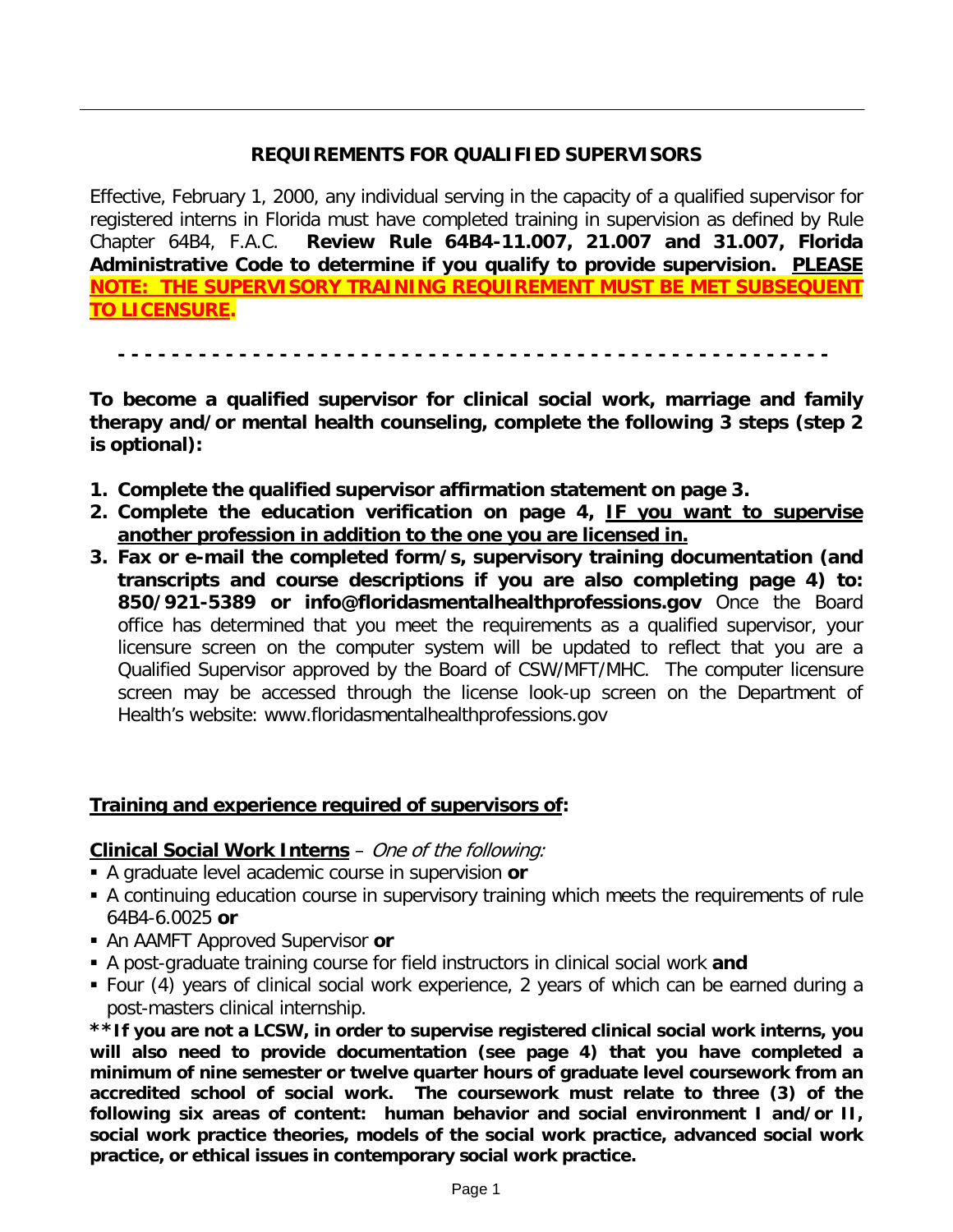# **Marriage & Family Therapy Interns** -– One of the following:

- A graduate level academic course in supervision **or**
- A continuing education course in supervisory training which meets the requirements of 64B4-6.0025 **or**
- An AAMFT Approved Supervisor **and**
- Five (5) years of clinical experience in marriage & family therapy, 2 years of which may be earned during a post-masters clinical internship.

**\*\*If you are not a LMFT, in order to supervise registered marriage and family therapy interns, you will also need to provide documentation (see page 4) that you have completed a minimum of 6 semester or 8 quarter hours of graduate coursework in marriage and family systemic theories and techniques from an accredited university.**

# **Mental Health Counseling Interns**– One of the following:

- A graduate level academic course in supervision **or**
- A continuing education course in supervisory training which meets the requirements of rule 64B4-6.0025 **or**
- An Approved Clinical Supervisor (ACS) by the Center for Credentialing and Education, Inc. (CCE) **or**
- An AAMFT Approved Supervisors **or**
- A post-graduate training course for field instructors in clinical social work **and**
- Five (5) years of clinical experience in mental health counseling, 2 years of which can be earned during a post-masters clinical internship.

**\*\*If you are not a LMHC, in order to supervise registered mental health counselor interns, you will also need to provide documentation (see page 4) that you have completed a three semester or four quarter hour graduate level course in three of the following six content areas: counseling theories, counseling practice, assessment, career counseling, substance abuse, or legal, ethical and professional standards from a clinical counseling program in an institution fully accredited by an accrediting body recognized by the Council for Higher Education Accreditation and/or the U.S. Department of Education. (Coursework from an accredited school of social work does not meet this requirement).**

**OR**

**If you are licensed as a psychologist in Florida or in the state where the supervision took place and completed a minimum of three years of experience providing psychotherapy, consisting of a minimum of 750 hours of direct client contact per year.**

**PLEASE NOTE:** Any licensee who has had his or her clinical social work, marriage and family therapy, or mental health counseling license or any other license to practice psychotherapy, **disciplined by any jurisdiction within the last ten (10) years** must provide documentation that they have satisfactorily completed all the conditions of their discipline or they shall not be eligible or allowed to serve as a qualified supervisor.

**Contact your professional association if you wish to indicate your availability as a clinical supervisor and request that you be included on their list of available clinical supervisors.**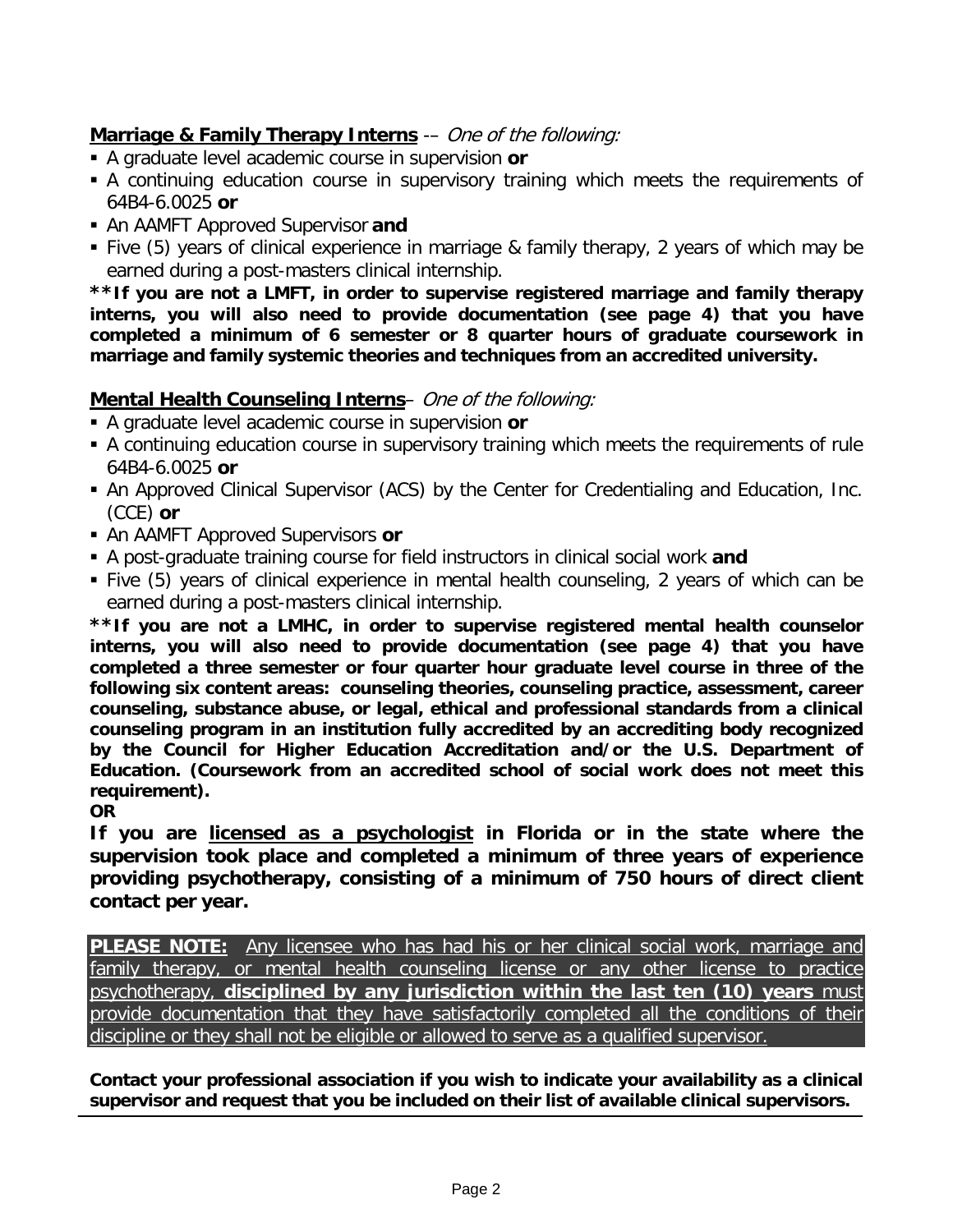**Name: \_\_\_\_\_\_\_\_\_\_\_\_\_\_\_\_\_\_\_\_\_\_\_\_\_\_\_\_\_\_\_\_\_\_\_\_\_\_\_\_\_\_\_\_\_\_\_\_\_\_\_\_\_\_\_\_\_\_\_\_\_\_\_\_\_\_\_\_\_\_\_\_\_\_\_\_\_\_\_\_\_\_**

**Mailing Address: \_\_\_\_\_\_\_\_\_\_\_\_\_\_\_\_\_\_\_\_\_\_\_\_\_\_\_\_\_\_\_\_\_\_\_\_\_\_\_\_\_\_\_\_\_\_\_\_\_\_\_\_\_\_\_\_\_\_\_\_\_\_\_\_\_\_\_\_\_\_\_\_\_\_**

#### *Check Box if this is a New Address*

**Work Telephone Number: \_\_\_\_\_\_\_\_\_\_\_\_\_\_\_\_\_\_\_\_\_\_\_\_\_\_\_\_\_\_\_\_\_\_\_\_\_ County: \_\_\_\_\_\_\_\_\_\_\_\_\_\_\_\_\_\_\_\_\_**

**E-Mail Address \_\_\_\_\_\_\_\_\_\_\_\_\_\_\_\_\_\_\_\_\_\_\_\_\_\_\_\_\_\_\_\_\_\_\_\_\_\_\_\_\_\_\_\_\_\_\_\_\_\_\_\_\_\_\_\_\_\_\_\_\_\_\_\_\_\_\_\_\_\_\_\_\_\_\_**

| FOR THE FOLLOWING PROFESSION(S)<br>LIST YOUR LICENSE AND/OR CERTIFICATION NUMBER AND THE YEAR ISSUED TO YOU |                                                                                                                                 |             |  |  |  |
|-------------------------------------------------------------------------------------------------------------|---------------------------------------------------------------------------------------------------------------------------------|-------------|--|--|--|
| YEAR OF<br><b>LICENSURE</b>                                                                                 | <b>LICENSURE TITLE</b>                                                                                                          | LICENSE NO. |  |  |  |
|                                                                                                             | Licensed Clinical Social Worker                                                                                                 |             |  |  |  |
|                                                                                                             | Licensed Marriage and Family Therapist                                                                                          |             |  |  |  |
|                                                                                                             | Licensed Mental Health Counselor                                                                                                |             |  |  |  |
|                                                                                                             | Psychologist – must meet the requirements of 64B4-31.007(1)(d) FAC (provide<br>graduate degree transcripts)                     |             |  |  |  |
|                                                                                                             | AAMFT Approved Supervisor (provide copy of certification)                                                                       |             |  |  |  |
|                                                                                                             | Approved Clinical Supervisor (ACS) by the Center for Credentialing and<br>Education, Inc. (CCE) (provide copy of certification) |             |  |  |  |

\_\_\_\_\_\_\_\_\_\_\_\_\_\_\_\_\_\_\_\_\_\_\_\_\_\_\_\_\_\_\_\_\_\_\_\_\_\_\_\_\_\_\_\_\_\_\_\_\_\_\_\_\_\_\_\_\_\_\_\_\_\_\_\_\_\_\_\_\_\_\_\_\_\_

#### **How many years of post-master's clinical experience do you have?**

(Two of the year's may be earned while you completed the supervised experience-the remaining must be earned **post-licensure**).

#### Date you completed **one** of the following **(training/supervisor status must be subsequent to licensure): Attach copies of certificate or transcript.**

- A graduate course in supervision training \_\_\_\_\_\_\_\_\_\_\_\_\_\_\_\_\_\_\_\_\_\_
- A continuing education course in supervision training \_\_\_\_\_\_\_\_\_\_\_\_\_\_\_\_\_\_\_\_\_\_\_
- AAMFT Approved Supervisor status \_\_\_\_\_\_\_
- ACS by the Center for Credentialing and Education, Inc.(CCE) \_\_\_\_\_\_\_\_\_\_\_\_\_\_\_\_
- A post-graduate course for CSW field instructors \_\_\_\_\_\_\_\_\_\_\_\_\_

I hereby certify that the information provided in this Qualified Supervisor Affirmation Statement is true and correct. I also understand that Chapter 491.009(1)(i), F.S., provides disciplinary action for making or filing a false report to the Board.

\_\_\_\_\_\_\_\_\_\_\_\_\_\_\_\_\_\_\_\_\_\_\_\_\_\_\_\_\_\_\_\_\_\_\_\_\_\_\_\_\_\_\_\_\_\_\_\_\_\_\_\_ \_\_\_\_\_\_\_\_\_\_\_\_\_\_\_\_\_\_\_\_\_\_\_\_\_\_\_\_\_\_\_

**Qualified Supervisors Signature Community Community Community Community Community Community Community Community**